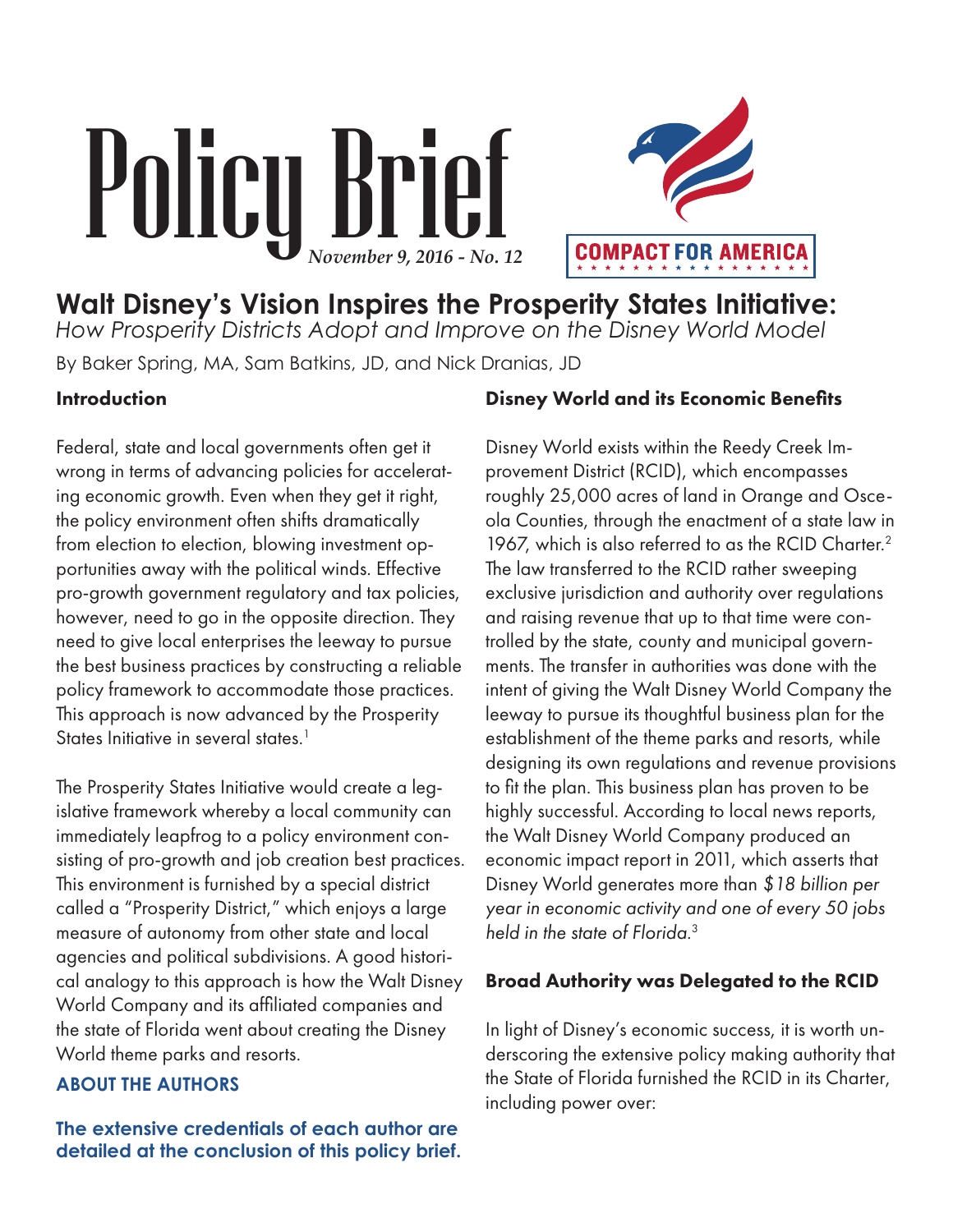- Reclamation, drainage and irrigation (Section 9(6));
- Water, flood and erosion control (Section 9(7));
- Water and sewer systems (Section 9(8));
- Waste collection and disposal (Section 9(9));
- Pest control (Section 9(10));
- Airport facilities (Section 9(11));
- Fire protection (Section 9(14));
- Transportation (Section 9(16));
- Public utilities, including electricity, nuclear power, natural gas and telephone and other communications systems (Section 9(17));
- Issuance of bonds (Section 9(19)); and
- Health and safety building codes, planning, and zoning (Section 23).4

Significantly, these broad governmental powers were entrusted to a local government characterized by extensive autonomy from state and local law, agencies and political subdivisions.

override or limit the RCID's authority (Sections 2, 14,  $22(2)$ ,  $23(2)$ ,  $64(6)$ ).<sup>10</sup> Through the clever inclusion of a pledge by the State of Florida to bond holders that the RCID's rights will remain unchanged while any bonded amount remains outstanding (Section 56), such language is made enforceable through the United States Constitution's "Contracts Clause" prohibition on state impairment of the obligation of contract.<sup>11</sup>

# Adopting and Improving the RCID Model

The Prosperity States Initiative builds on the RCID model as shown in the comparison chart in the appendix. One critical improvement, however, is that the Prosperity District model legislation is designed to establish an interstate compact upon the adoption of the legislation by a second state, which will lead to the reform of federal, as well as state and local, regulatory and revenue authorities within

Local Autonomy Defines the RCID

The RCID enjoys autonomy from many if not most

state and local laws, agencies and political subdivisions. The RCID Charter emphasizes that the authority of the RCID overrides all conflicting state and local laws, agencies and jurisdictions (Section 2).5 It does by both including language of general repeal and by emphasizing the "exclusive" jurisdiction of the RCID (Sections 2, 9(7), 10(2-3), 22(1-  $2$ ),  $23(2)$ ).<sup>6</sup> It also shields lands within the RCID from annexation by other state or local agencies or political subdivisions (Section 64(6)).7 It allows for expansion of the RCID to any consenting landowner's land, and it also provides that the RCID's authority will override any conflicting power of any municipality within its boundaries (Sections 14, 64(1-2)).<sup>8</sup> Eminent domain may be exercised within the RCID by outside political subdivisions and agencies *but only with the concurrence of the RCID's board* (Section 9(5)).<sup>9</sup> Finally, the RCID Charter repeatedly states that future laws of the State of Florida may not

Prosperity Districts. Another important improvement is that the baseline authority for a Prosperity District is much more modest. *Improves on the Reedy Creek Improvement District Model by Embracing Autonomy for a Streamlined Local Government Framework.*

> Instead of Walt Disney's utopian vision of a Magic Kingdom emerging through an autonomous local government that is immensely powerful, a Prosperity District is characterized by a streamlined governance structure limited to least restrictive regulation, competitively-furnished services, and limited borrowing authority. As such, a Prosperity District retains all of the autonomy of the RCID while encouraging development to take place through competition, voluntary contract and the enforcement of property rights. Thus, the success of a typical Prosperity District will be driven primarily by market forces—rather than by the all-too-infrequent emergence of another visionary like Walt Disney.

*The Prosperity States Initiative Adopts and*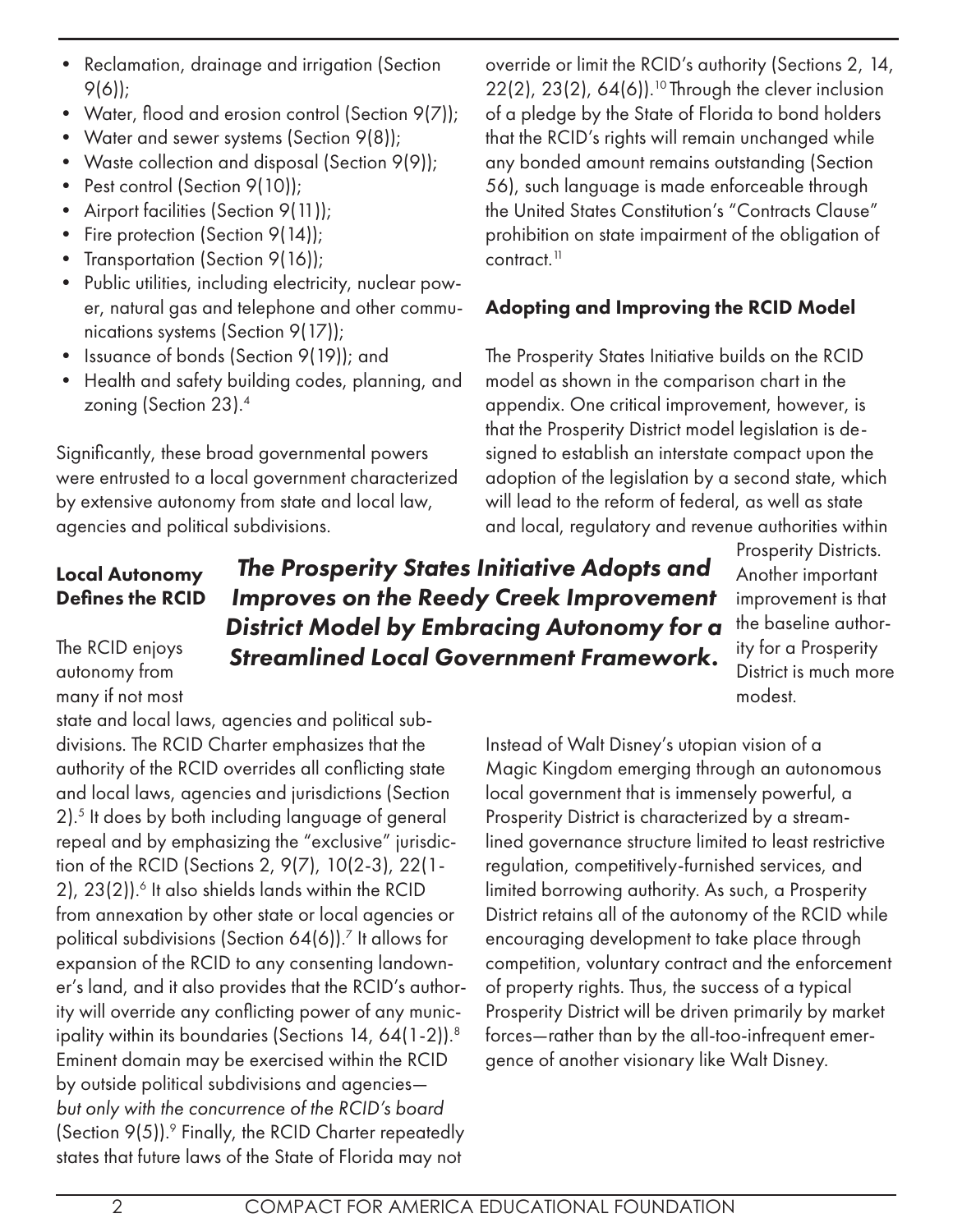#### Conclusion

The Prosperity States Initiative weds the reliable autonomy of Disney World's RCID model to a market-based policy environment, much like the Special Economic Zone concept seen in Hong Kong, Singapore, China, and Dubai—providing an exciting opportunity for generating even greater economic growth throughout the United States. A master-planned resort community like Disney World would still be possible within the streamlined baseline framework of a Prosperity District (along with many other types of communities and economic centers), but not at the risk of excessive local government regulation, spending and taxation. As with other "SEZ" frameworks, the Initiative will build pockets of dramatic economic growth from the bottom up, with durable local control over public policy creating a reliable environment for investment. We think that Walt Disney would be proud to know that others will benefit from his leadership.

#### ###

Baker Spring, MA, is a member of the Council of Scholars of Compact for America Educational Foundation. He brings more than 34 years' experience and expertise in numerous aspects of policy making in Washington, D.C., specializing in national security, foreign policy, arms control, non-proliferation policy, missile defense, and defense budget issues. He has extensive experience in working with members of Congress, at the staff level, as a policy analyst on Capitol Hill, and as a Fellow with the U.S. Senate Committee on the Budget providing where he provided specific expertise

Sam Batkins, J.D., is a member of the Council of Scholars of Compact for America Educational Foundation. He focuses his research on examining the rulemaking efforts of administrative agencies and Congress. His work has appeared in The Wall Street Journal, The New York Times, The Hill, Reuters, and The Washington Post, among other publications. He has testified before the U.S. House, Senate, and state legislatures across the country. Prior to joining

the Forum, Batkins worked at the U.S. Chamber of Commerce, Institute for Legal Reform and the National Taxpayers Union. At the U.S. Chamber, he focused on lawsuit abuse, tort reform, and federal regulation. During his time at the National Taxpayers Union, he conducted studies on state and federal spending. Batkins received his B.A. in political science from Sewanee: The University of the South, where he graduated summa cum laude and was inducted into Phi Beta Kappa. He received his J.D. from Catholic University of America, Columbus School of Law. He is a member of the Maryland Bar.

Nick Dranias is President & Executive Director within the Office of the President of Compact for America Educational Foundation, Inc., which is serving as Compact Administrator for the Compact for a Balanced Budget Commission. He is also a research fellow and policy advisor with the Heartland Institute. Dranias was previously director of policy development and constitutional government at the Goldwater Institute. He led the institute's successful challenge to Arizona's system of government campaign financing to the U.S. Supreme Court.

## **Endnotes**

- 1. For more information about the Prosperity States Initiative, see http://www.compactforamerica. org/restoreprosperitynow (accessed November 2, 2016).
- 2. Ch. 67-764, Law of Florida, at https://www. rcid.org/wp-content/uploads/2015/10/ RCID-Charter.pdf (accessed November 2, 2016).
- 3. Jason Garcia, "Disney Says It Generates \$18.2 billion Annual Ripple Effect in Florida," Orlando Sentinel, April 13, 2011, at http://articles.orlandosentinel.com/2011-04-13/the-daily-disney/ os-disney-economic-impact-20110413\_1\_disney-cruise-line-world-president-meg-croftondisney-vacation-club (accessed November 2, 2016).
- 4. Ch. 67-764, Law of Florida, at https://www. rcid.org/wp-content/uploads/2015/10/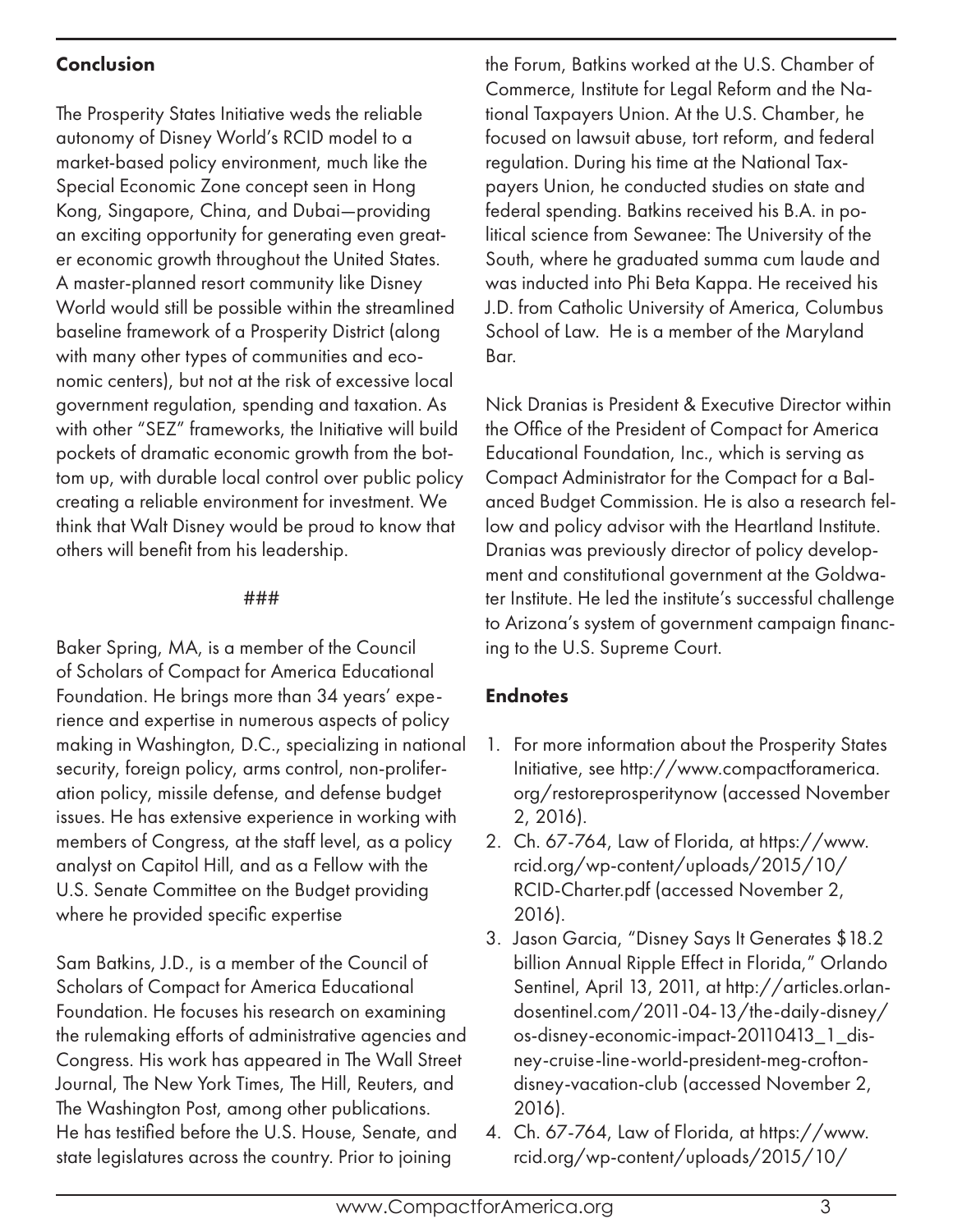RCID-Charter.pdf (accessed November 2, 2016).

- 5. Id.
- 6. Id.
- 7. Id.
- 8. Id.
- 9. Id.
- 10.Id.
- 11. Id. By leveraging the "Contracts Clause," the protection of the RCID Charter's terms from future legislative impairment thereby avoids violating the "Rule against Entrenchment," whereby one legislature may not ordinarily bind a future legislature through mere statutory legislation.

# *Appendix Assessing Similarities and Differences between Reedy Creek Improvement District and Prosperity District Model Policy*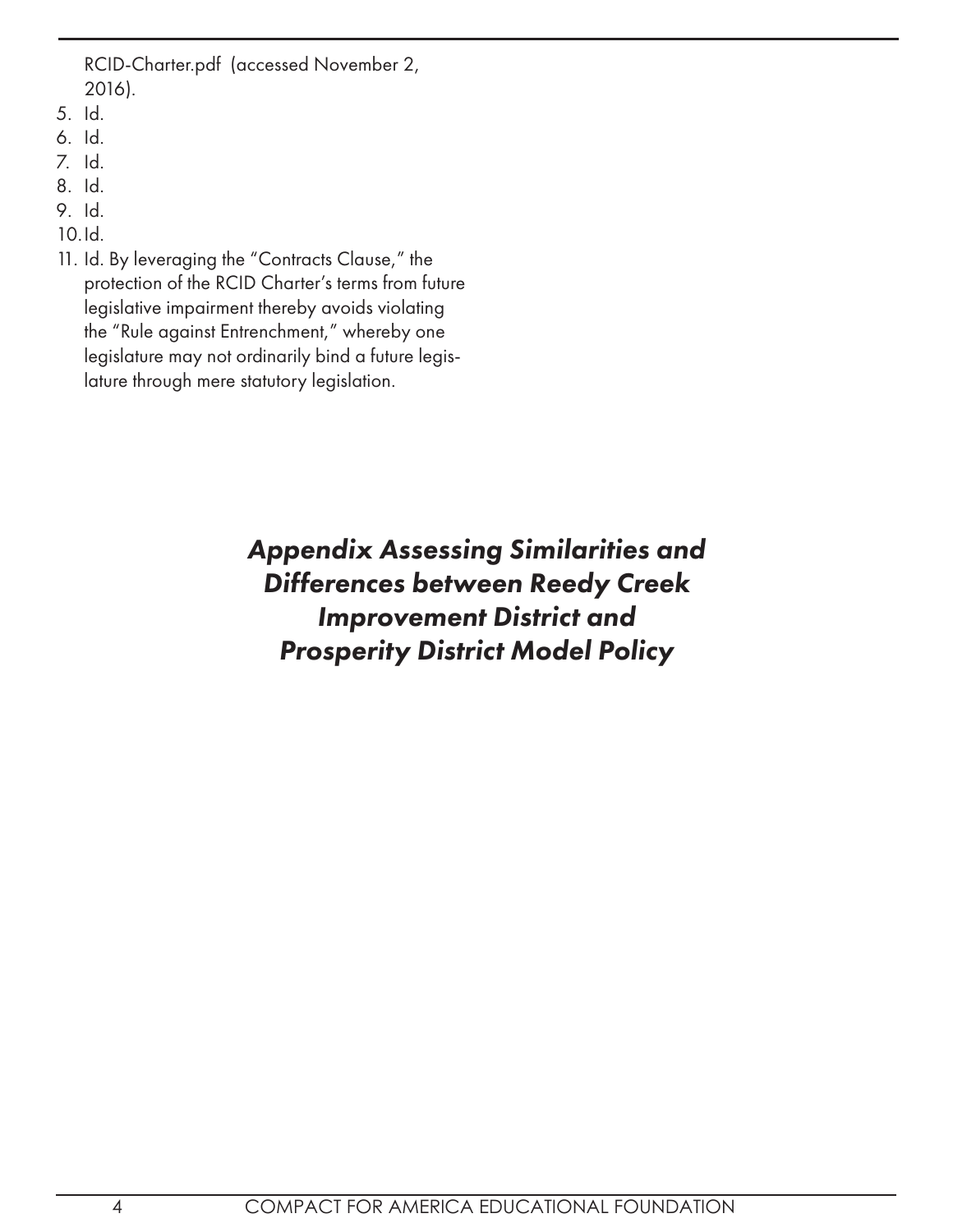### **COMPARISON OF "DISNEY WORLD" AND PROSPERITY DISTRICT GOVERNANCE**

| <b>Features</b>                        | <b>Reedy Creek Improvement District</b>                                                                                                                                                                                                                                                                                                                                                                                                                                                                                                                                                                                                                                                                                                                                                                                                                                                                        | <b>Prosperity District</b>                                                                                                                                                                                                                                                                                                                                                                                                                                                                                                                                                                                                                                                                                                                                                                                                                               |
|----------------------------------------|----------------------------------------------------------------------------------------------------------------------------------------------------------------------------------------------------------------------------------------------------------------------------------------------------------------------------------------------------------------------------------------------------------------------------------------------------------------------------------------------------------------------------------------------------------------------------------------------------------------------------------------------------------------------------------------------------------------------------------------------------------------------------------------------------------------------------------------------------------------------------------------------------------------|----------------------------------------------------------------------------------------------------------------------------------------------------------------------------------------------------------------------------------------------------------------------------------------------------------------------------------------------------------------------------------------------------------------------------------------------------------------------------------------------------------------------------------------------------------------------------------------------------------------------------------------------------------------------------------------------------------------------------------------------------------------------------------------------------------------------------------------------------------|
|                                        | (Disney World)                                                                                                                                                                                                                                                                                                                                                                                                                                                                                                                                                                                                                                                                                                                                                                                                                                                                                                 |                                                                                                                                                                                                                                                                                                                                                                                                                                                                                                                                                                                                                                                                                                                                                                                                                                                          |
| Formation/<br>Expansion/<br>Withdrawal | • Formed by court approval of petition<br>by majority of landowners.<br>Footprint can be expanded to<br>$\bullet$<br>specified dimensions upon 100%<br>consent of landowners to be included<br>or majority vote of landowners to be<br>included after Board resolution<br>authorizing election.<br>Footprint can be shrunk to specified<br>dimensions upon 100% consent of<br>landowners to be excluded or<br>majority vote of landowners to be<br>excluded after Board resolution<br>authorizing election, or with vote of<br>owners of a majority of acreage of<br>land in the district (Section $64(1)$ -<br>$(2)$ ).<br>• Landowners within district can apply<br>to district board to be excluded from<br>initial formation of district within 60<br>days of passage of Act (Section<br>$64(4)$ ).                                                                                                        | Formation outside of municipal jurisdiction<br>$\bullet$<br>requires 100% consent of landowners and<br>electors within the eligible land to petition<br>governor and legislative presiding officers.<br>Footprint expansion requires petition of<br>$\bullet$<br>100% of included landowners and electors.<br>Formation inside of municipal jurisdiction<br>$\bullet$<br>first requires designation of lands as eligible<br>by local law, and subsequently follows<br>default formation/expansion process with<br>such modifications as specified by local law.<br>Formation must be challenged as unlawful<br>within six months of formation.<br>Landowners contiguous to outside lands may<br>$\bullet$<br>petition to withdraw property and revert to<br>the pre-district jurisdictions (district charter<br>may furnish additional exit procedures). |
| <b>Autonomy</b>                        | "Exclusive" jurisdiction and control<br>over "all projects of the district"<br>(Section $22(1)$ ), such as internal<br>infrastructure (roads, water) (Section<br>$9(7)$ , $10(2)$ - $(3)$ ), land use regulation,<br>zoning, building codes, and<br>subdivision regulations (Section<br>$23(2)$ ).<br>• Override of any municipal authority<br>within district (even if expanded)<br>(Section 14).<br>• No annexation of lands within district<br>(Section $64(6)$ ).<br>• No requirement for any certificate,<br>franchise, license, permit or other<br>authority from any state or local<br>agency (Section $22(1)$ ).<br>• Not subject to supervision, regulation<br>or rate-setting power of any state or<br>local agency (Section $22(1)$ ).<br>• Not subject to any state or local<br>agency regulations regarding zoning,<br>building, construction, building<br>safety, subdivisions, lifting devices, | Exclusive governing jurisdiction within<br>$\bullet$<br>boundaries.<br>Preclusion of annexation of lands within<br>district to the fullest extent permitted by state<br>and federal constitution once formed.                                                                                                                                                                                                                                                                                                                                                                                                                                                                                                                                                                                                                                            |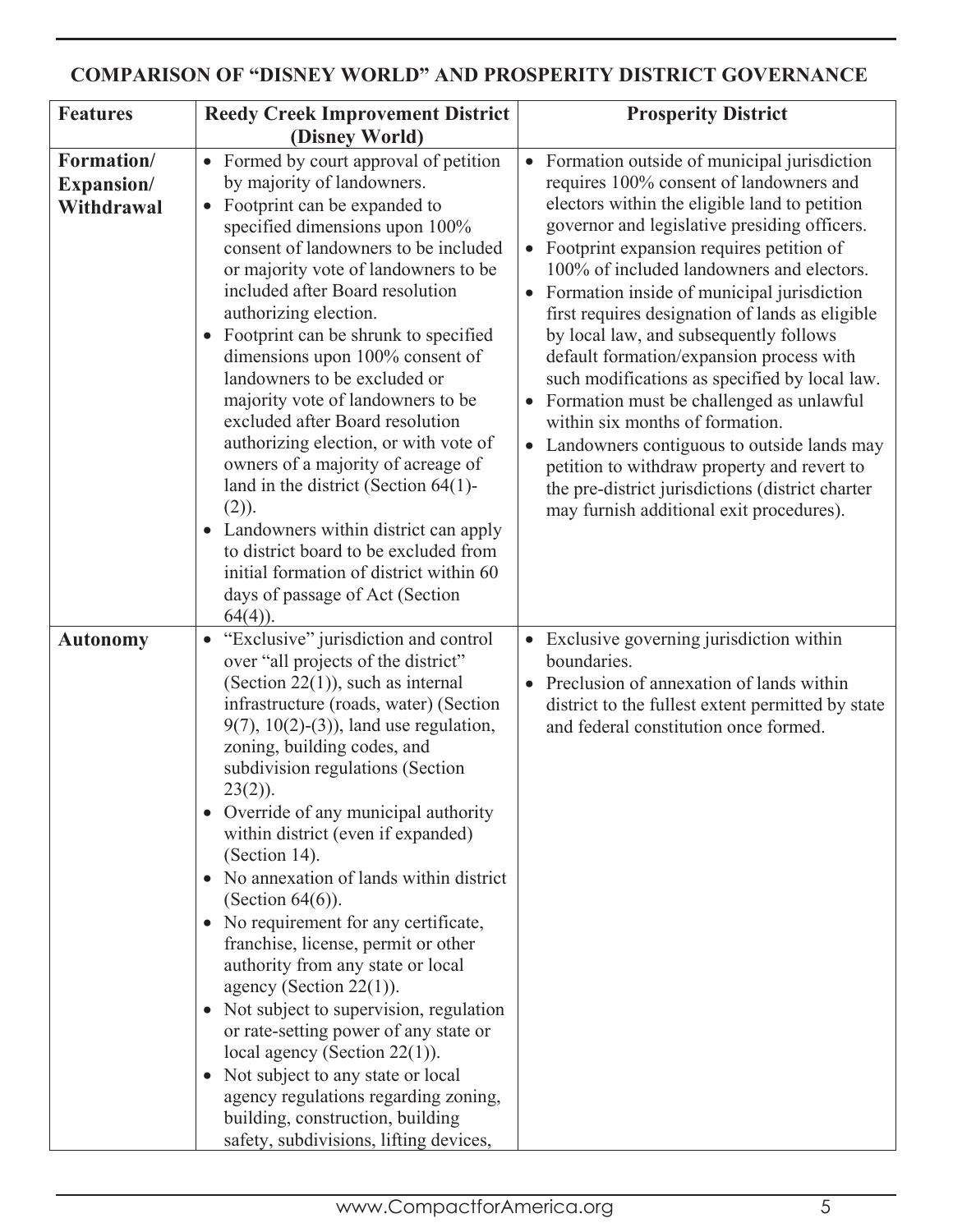| <b>Extent of</b><br><b>Repeal of</b><br>"Outside<br>Law" | parking, recreation, parks, plumbing,<br>electrical, safety, and sanitary codes<br>(Section $23(2)$ ).<br>• Not subject to local or statewide<br>budget or financial requirements or<br>agencies (Section $22(2)$ ).<br>• District is expressly exempted from<br>numerous Florida code requirements<br>(Section 2).<br>Act establishing district will control<br>$\bullet$<br>in the "event of a conflict between the<br>provisions of the Act and the<br>provisions of any other law" (Section<br>2).                                                                                   | • All state and local laws that are capable of<br>statutory repeal are deemed in conflict and<br>repealed.<br>• With conforming congressional consent, all<br>federal laws that are capable of repeal or<br>override by such consent are deemed in<br>conflict and repealed.<br>Legislatures may further clarify extent of<br>repeal in Statewide Tailoring section. |
|----------------------------------------------------------|------------------------------------------------------------------------------------------------------------------------------------------------------------------------------------------------------------------------------------------------------------------------------------------------------------------------------------------------------------------------------------------------------------------------------------------------------------------------------------------------------------------------------------------------------------------------------------------|----------------------------------------------------------------------------------------------------------------------------------------------------------------------------------------------------------------------------------------------------------------------------------------------------------------------------------------------------------------------|
| <b>Regulatory</b><br><b>Authority</b>                    | Broad safety, health, sanitation,<br>$\bullet$<br>building safety, subdivision, and<br>zoning regulatory and eminent<br>domain authority (Sections 9(5), 23).                                                                                                                                                                                                                                                                                                                                                                                                                            | • Least restrictive, pro-competitive regulatory<br>authority (no eminent domain or civil<br>forfeiture).                                                                                                                                                                                                                                                             |
| <b>Public</b><br><b>Services</b>                         | Unlimited public service<br>infrastructure authority ranging from<br>drainage and irrigation infrastructure,<br>water and sewer systems, parking,<br>airports, fire protection, amusement<br>facilities, public utilities,<br>transportation (Section 9(6)-(18),<br>(20)), furnished directly or through<br>public-private partnerships, and<br>funded by "equitable and uniform"<br>user rates, fees, rentals, tolls, fares<br>and charges (Section 18).<br>• Empowered to establish monopoly<br>and mandate usage of irrigation,<br>drainage, water and sewer systems<br>(Section 16). | • Public service authority determined by<br>petitioners in initial charter.<br>Public services furnished through<br>$\bullet$<br>competitive bidding, public-private<br>partnership or voluntary contractual support<br>by users on a nondiscriminatory basis,<br>without monopolizing services or<br>infrastructure.                                                |
| <b>Tax Policies</b>                                      | District properties are exempt from<br>$\bullet$<br>taxation except as tax law may<br>generally tax municipalities (Section<br>60).                                                                                                                                                                                                                                                                                                                                                                                                                                                      | • Taxation authority that is capable of statutory<br>repeal or repeal through congressional<br>consent is replaced with land-value-based or<br>negotiated revenue covenant guaranteeing<br>not less than nominal amount of revenue<br>generated to State, County and (if applicable)<br>to City from area within district boundaries<br>prior to district formation. |
| <b>Borrowing</b><br><b>Authority</b>                     | Unlimited bonding authority (Section<br>$\bullet$<br>$9(19)$ ).<br>Eligible for government grants<br>(Sections 9(10), 64).                                                                                                                                                                                                                                                                                                                                                                                                                                                               | Borrowing authority limited to net assets.<br>$\bullet$<br>No authority to accept government grants.<br>$\bullet$                                                                                                                                                                                                                                                    |
| Governing                                                | Governing structure consists of Board<br>$\bullet$                                                                                                                                                                                                                                                                                                                                                                                                                                                                                                                                       | Compact specifies the elements of the<br>$\bullet$                                                                                                                                                                                                                                                                                                                   |
| <b>Structure</b>                                         | of Supervisors elected by majority of                                                                                                                                                                                                                                                                                                                                                                                                                                                                                                                                                    | required governing structure and powers of                                                                                                                                                                                                                                                                                                                           |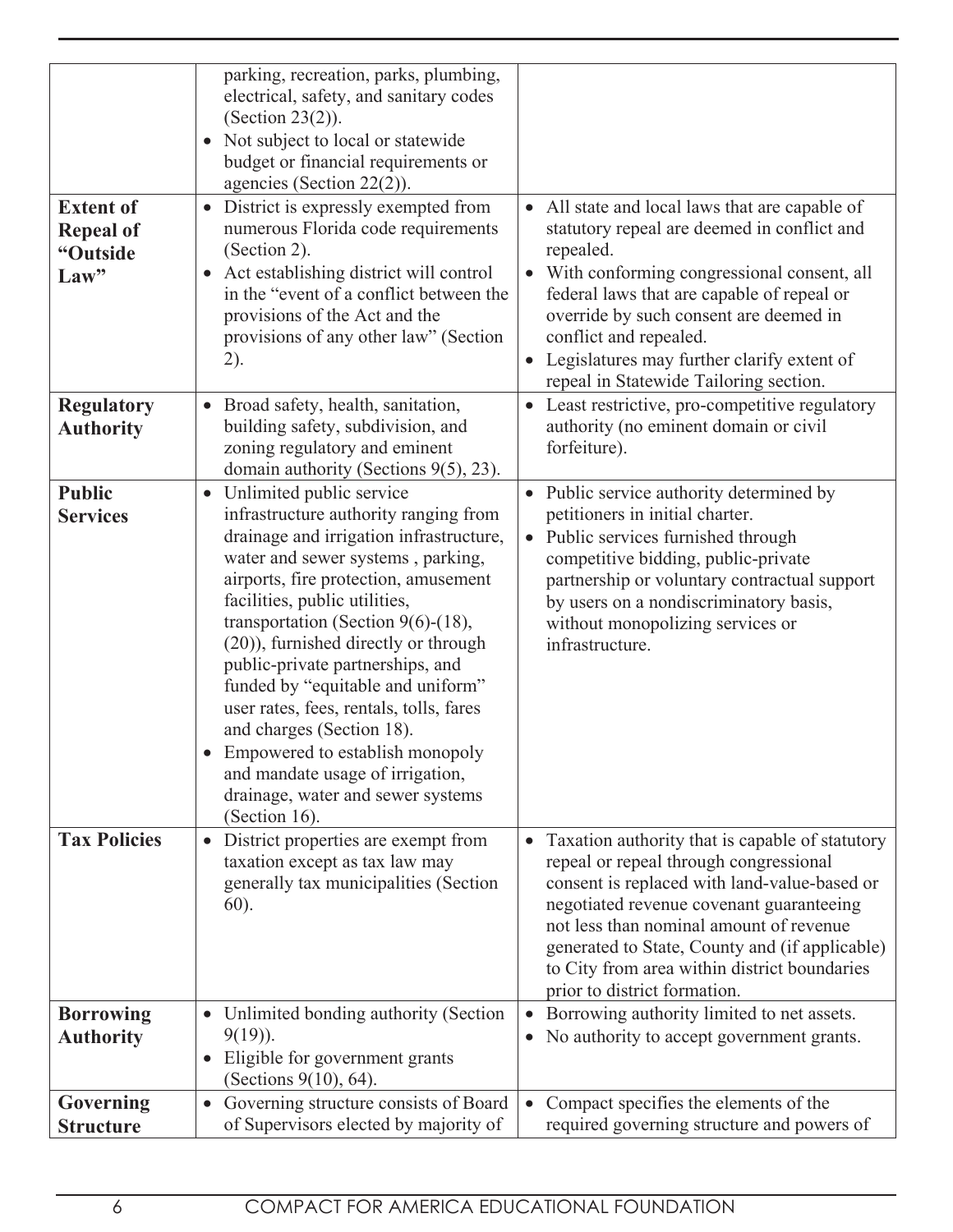|                                                                                | landowners exercising authorities<br>designated in Act (Section 4).                                                                                                                                                                                                                                                                                                                                                                                                                                     | district board, but petitioners furnish details<br>in initial charter.                                                                                                                                                                                                                                                                                                                                                                                                                                                                                                                                                                                                                                                                                       |
|--------------------------------------------------------------------------------|---------------------------------------------------------------------------------------------------------------------------------------------------------------------------------------------------------------------------------------------------------------------------------------------------------------------------------------------------------------------------------------------------------------------------------------------------------------------------------------------------------|--------------------------------------------------------------------------------------------------------------------------------------------------------------------------------------------------------------------------------------------------------------------------------------------------------------------------------------------------------------------------------------------------------------------------------------------------------------------------------------------------------------------------------------------------------------------------------------------------------------------------------------------------------------------------------------------------------------------------------------------------------------|
| <b>External</b><br><b>Relations</b>                                            | No exercise of eminent domain over<br>$\bullet$<br>lands within district by outside state<br>or local agencies and subdivisions<br>without concurrence of district board<br>(Section $9(5)$ ).<br>"Joint" design, location and<br>construction with state agency of<br>public roads highways accessing<br>district from outside of district<br>(Section $10(5)$ ).                                                                                                                                      | Concurrent jurisdiction for outside state and<br>$\bullet$<br>local agencies to address national security<br>threats, criminal activity within district,<br>proximate causes of violations of external<br>laws.<br>Authority for outside state and local agencies<br>to require fee payment for provision of<br>services to residents and business outside of<br>district.<br>Prohibition of district action that might<br>imperil federal grants to state or violate<br>federal mandates.<br>Authority for outside state and local agencies<br>to exercise existing eminent domain<br>authority through district through corridors<br>or easements designated in district charter or<br>otherwise as absolutely necessary with robust<br>just compensation. |
| "Outside<br>Law"<br><b>Expressly</b><br><b>Preserved in</b><br><b>District</b> | • Provisions of Florida law applicable<br>if "not inconsistent" with jurisdiction<br>and authorities of district (Section 2).<br>Requires safety, health, sanitation or<br>building safety standards<br>promulgated by district to be "at least<br>equivalent to the minimum standards<br>in applicable statewide regulations<br>protecting the general safety and<br>welfare of the public" (Section $8(9)$ ).<br>• Preserves contractor licensing,<br>bonding, mechanics liens (Section<br>$23(2)$ ). | The entire criminal code, election laws, and<br>$\bullet$<br>uniform commercial code are preserved as a<br>baseline in districts.<br>Legislature may specify other existing state<br>$\bullet$<br>laws to preserve in districts.<br>Municipalities may specify existing state and<br>$\bullet$<br>local laws to preserve in "opt-in" local<br>consent law.<br>Districts may specify in its initial charter<br>additional anti-fraud, safety, health,<br>sanitation or building safety regulations that<br>are neither more burdensome nor less<br>narrowly tailored than the minimum<br>standards in statewide regulations covering<br>the same subject matter (subject to<br>sunset/burden of proof on district).                                           |
| <b>Entrenchment</b>                                                            | • Act includes pledge to bondholders of<br>district by state not to "limit or alter<br>the rights of the District" until bonds<br>discharged (Section 56).<br>District jurisdiction and authority<br>protected against state and local laws<br>"now or hereafter promulgated"<br>(Sections 2, 14, 22(2), 23(2), 64(6)).<br>• Act establishing district shall control<br>over future law "unless such<br>enactment shall specifically repeal or<br>amend" the Act (Section 2).                           | State pledges preservation of district policies<br>$\bullet$<br>to bondholders for not less than the time of<br>bond discharge.<br>District status and authorities are protected<br>$\bullet$<br>from future repeal or amendment upon<br>compact formation.                                                                                                                                                                                                                                                                                                                                                                                                                                                                                                  |